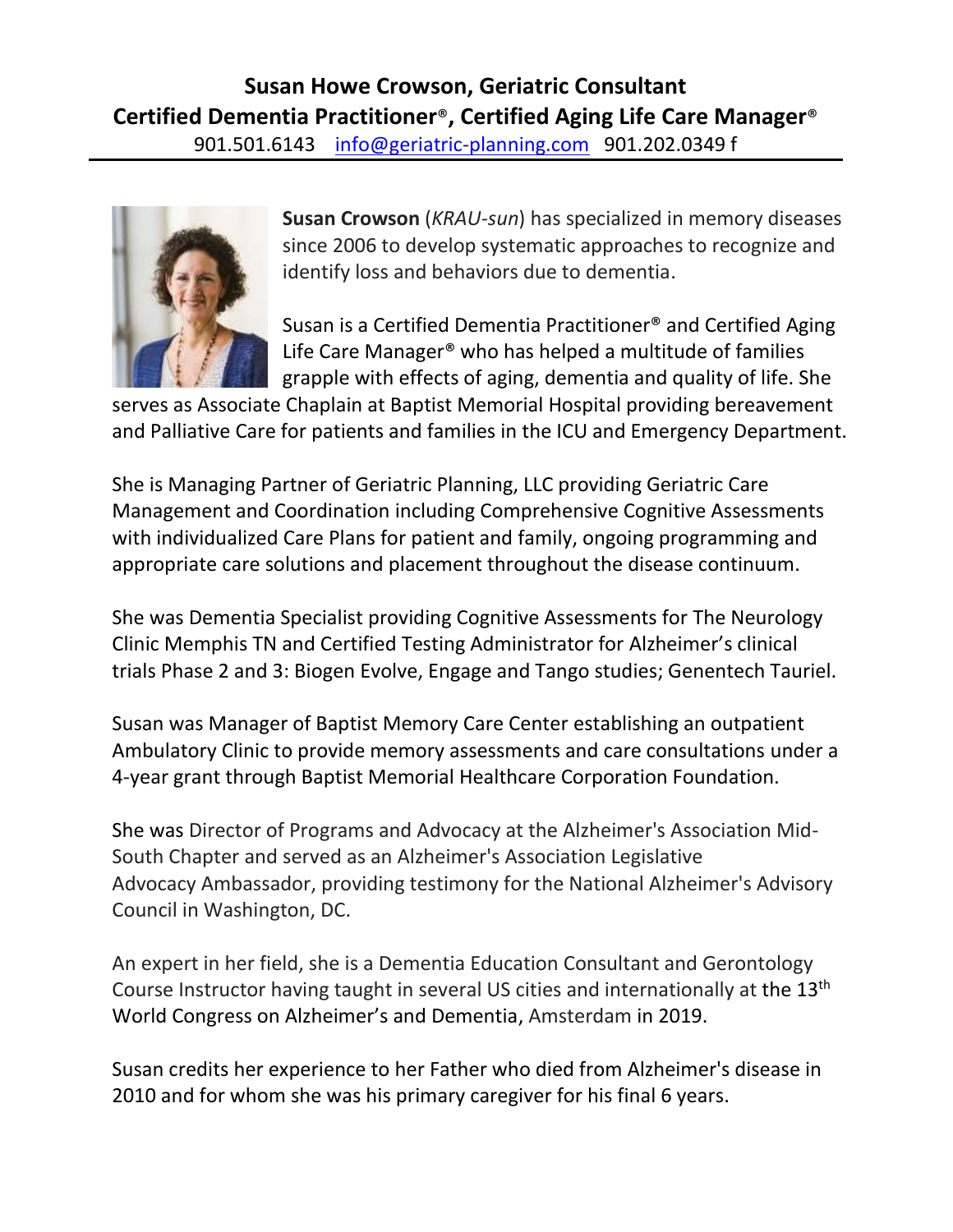## **BRIEF BIO**

Susan Crowson (*KRAU-sun*) has specialized in memory diseases since 2006 developing systematic approaches to recognize and identify loss and behaviors due to #aging and #dementia.

Susan is a Certified Dementia Practitioner® and Certified Aging Life Care Manager® who has helped a multitude of families grapple with the effects of #aging, #dementia and quality of life. She serves as Associate Chaplain at Baptist Memorial Hospital providing bereavement and Palliative Care for patients and families in the ICU and Emergency Department.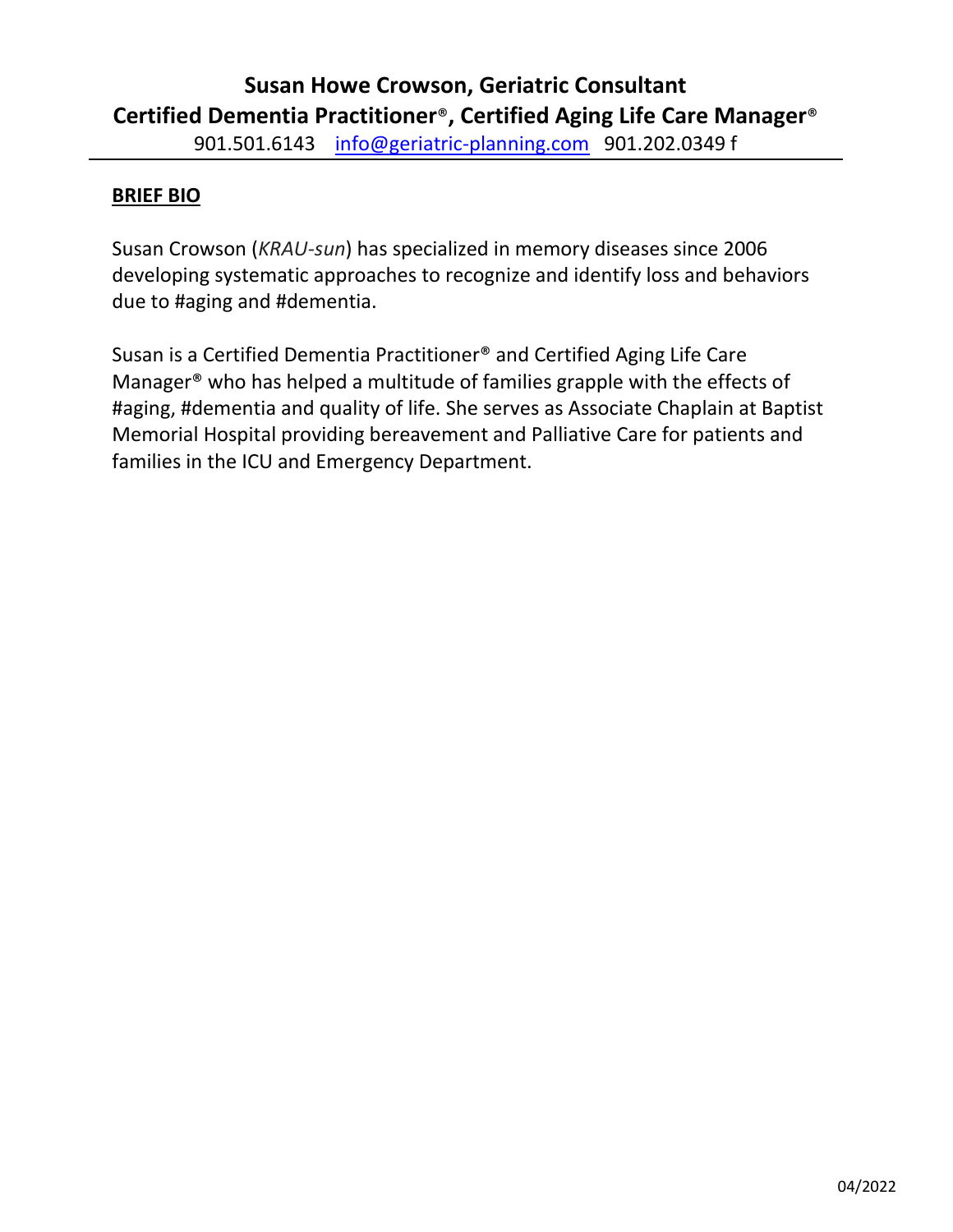## **Susan Howe Crowson, Geriatric Consultant Certified Dementia Practitioner**® **, Certified Aging Life Care Manager**®

901.501.6143 [info@geriatric-planning.com](mailto:info@geriatric-planning.com) 901.202.0349 f

## **GERIATRIC PLANNING, LLC July 2018 – present**

**Managing Partner** [www.geriatric-planning.com](http://www.geriatric-planning.com/)

**Certified Dementia Practitioner**® **(CDP)** – National Council of Certified Dementia Practitioners

**Certified Aging Life Care Manager**® **(ALCA)** – National Assoc of Professional Geriatric Care Manager Comprehensive Cognitive Assessment and Geriatric Care Management

Programming for Care Management and Coordination throughout the disease continuum

- Early Stage/Mild Cognitive Impairment
- Younger-Onset Alzheimer's
- Behavioral Variant and Atypical Dementias
- Dementia Stages, Hospice, Palliative Care
- Caregiver Education and Support
- Appropriate Care Solutions and Placement

## **BAPTIST MEMORIAL HOSPITAL - Desoto October 2020 - present Associate Chaplain, Pastoral Care, PRN ICU, Emergency Department**

- Provides pastoral and bereavement support to patients, families and colleagues during a crises, deaths, codes, and medical crises. Provides counsel to patient families to embrace Palliative/Comfort Care when appropriate.
- Completed THA Tennessee Hospice Association Palliative Care Mentorship Program

## **NEUROLOGY CLINIC, Memphis TN March 2018 – January 2019**

**Dementia Specialist –** Comprehensive cognitive assessments for clinic dementia patients **Clinical Research** – Biogen Evolve, Engage and Tango studies; Genentech Tauriel study

- Phase 2 Multicenter, Randomized, Parallel Group, Double-Blind, Controlled Study of Aducanumab (BIIB037) in Subjects with Mild Cognitive Impairment due to Alzheimer's Disease and Mild Alzheimer's Dementia to Evaluate the Safety of Continued Dosing in Subjects with Asymptomatic ARIA (Biogen - Evolve)
- Phase 3 Multicenter, Randomized, Double-Blind, Placebo-Controlled, Parallel-Group Study to Evaluate the Efficacy and Safety of Aducanumab (BIIB037) in Subjects with Early Alzheimer's Disease (Biogen - Engage)
- Phase 2 Multicenter, Randomized, Double-Blind, Placebo-Controlled, Parallel-Group, Efficacy, and Safety Study of MTAU9937A in Patients with Prodromal to Mild Alzheimer's Disease (Roche/Genentech - Tauriel)
- Phase 2 Randomized, Double-Blind, Placebo-Controlled, Parallel-Group Study to Assess the Safety, Tolerability, and Efficacy of BIIB092 in Subjects with Mild Cognitive Impairment due to Alzheimer's Disease or with Mild Alzheimer's Disease (Biogen - Tango)

## **BAPTIST MEMORIAL HEALTH CARE CORPORATION, Memphis TN 2014 –2018**

## **Baptist Memory Care Center, Program Manager**

Outpatient Ambulatory Clinic to provide memory assessments and care consultations

- Established procedures, protocols and standards for grant-funded clinic
- Utilized electronic medical software for scheduling, analysis, and documentation
- Established ongoing rapport with BMG primary care physicians and clinic managers
- Maintained extensive network of industry service providers, vetting to ensure quality services
- Created resource library of content to support patient care plans
- Developed evidence-based reporting to validate patient outcomes
- Community outreach speaking at educational seminars and conferences
- Provided written media marketing, TV and radio interviews
- Maintained high patient satisfaction scores of 3.98 out of 4.0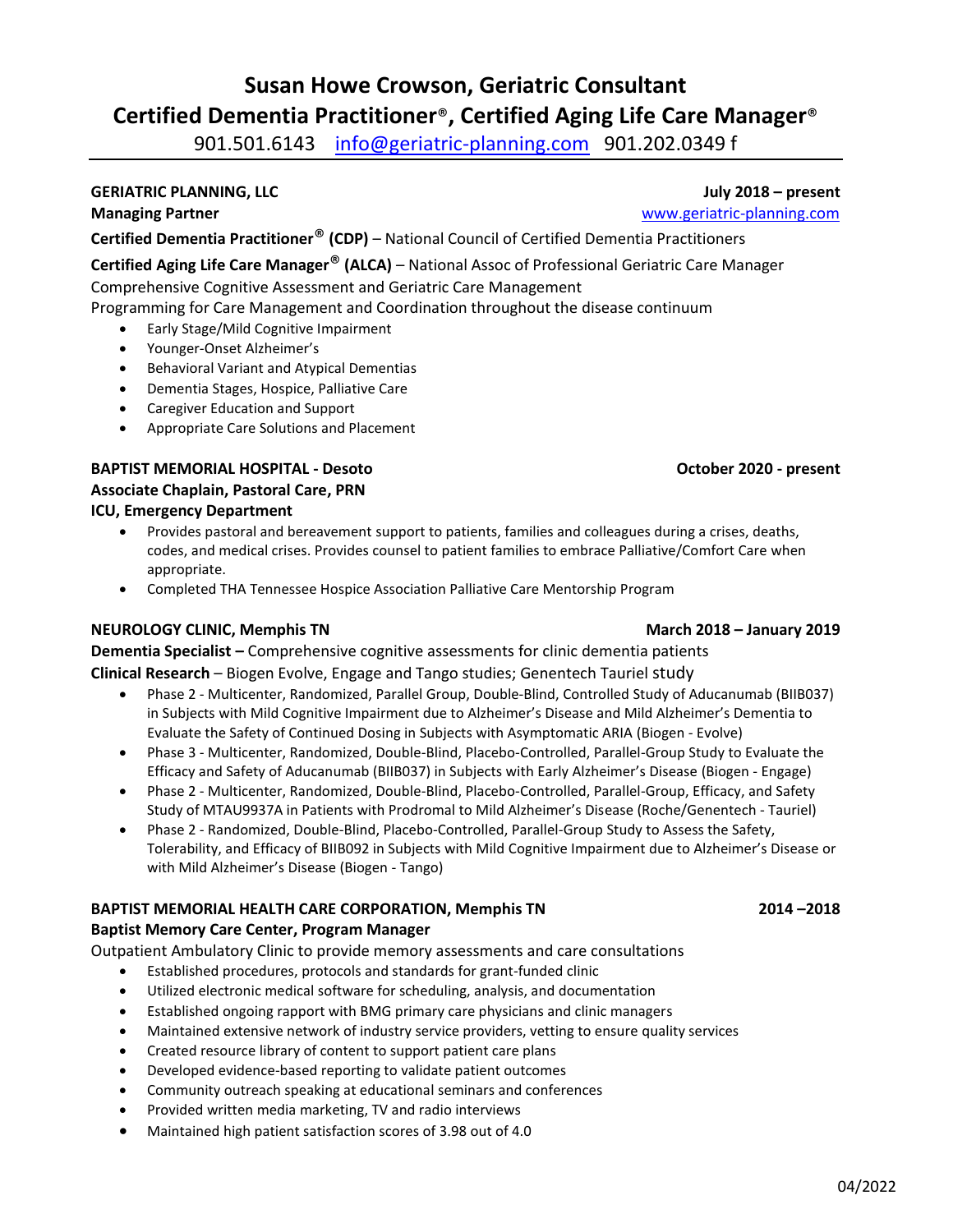## **Susan Howe Crowson, Geriatric Consultant Certified Dementia Practitioner**® **, Certified Aging Life Care Manager**®

901.501.6143 [info@geriatric-planning.com](mailto:info@geriatric-planning.com) 901.202.0349 f

## **ALZHEIMER'S ASSOCIATION, Memphis TN 2012 –2014**

## **Mid-South Chapter, Director of Programs and Advocacy**

Community education, outreach and legislative advocacy for National Alzheimer's Association chapter

- Provided ongoing community education seminars and conferences
- Organized and coordinated annual community Caregiver Conferences
- Collaborated with and trained local and regional Support Group leaders
- Ongoing coaching of family caregivers, by phone and in person, throughout the disease process
- Trained and led state and federal advocates, meeting with legislators, supported local district efforts

### **FREDERICK COMMUNITY COLLEGE, Frederick MD 2007 - 2012 ALZHEIMER'S ASSOCIATION, Frederick MD**

## **Gerontology Course Instructor and Alzheimer's Education Consultant**

Provided CEU credit instruction for Social Work Licensure and Family Caregivers

- Produced and delivered classroom instructional materials for social work licensure
- Provided fee-based consultation coaching for social workers and family caregivers
- Organized county-wide community advocacy events for local Congressional representatives

## **PRIMARY CAREGIVER, ALZHEIMER'S DISEASE, Frederick MD 2006 - 2011**

In addition to her professional experience, Susan was primary caregiver for her Father who died from Alzheimer's disease in 2010.

When Susan's mother died, it became obvious that her father was unable to function without high level of intervention and supervision. With her sudden loss, Susan was thrust into crisis mode to determine the cause for her father's extensive impairment. Covered over and diminished by their marriage partnership, when Warner lost his wife, he also lost his caregiver. Unbeknownst to the family, his wife had been compensating for his deficits with little explanation to the family. Susan chose to make a career of being her father's Primary Caregiver; moving him to live in her home until he passed 6 years later at the age of 93.

Using methodical documentation of her father's disease progress and ever-increasing care needs, she developed a systematic approach to recognize and identify loss and behaviors due to dementia that she continues using to guide families with her expertise.

## **Memberships, Certifications, Education**

- Aging Life Care Association Professional member, *formerly National Assoc of Professional Geriatric Care Managers*
- Professional Network on Aging member
- Certified Dementia Practitioner®, Alzheimer's Disease & Dementia Care, NCCDP
- Palliative Care Mentorship Program, Tennessee Hospice Association, THA
- Biogen Evolve, Engage, Tango Certified Rating Administrator
- Genentech Tauriel Certified Rating Administrator
- Alzheimer's Association Care Consultations Level Two
- Alzheimer's Association essentiALZ® Certification
- Alzheimer's Association CARES Certification
- Distinguished Toastmaster, Toastmasters International
- Bachelor of Architecture, Business Major, Dean's List, University of Tennessee Knoxville